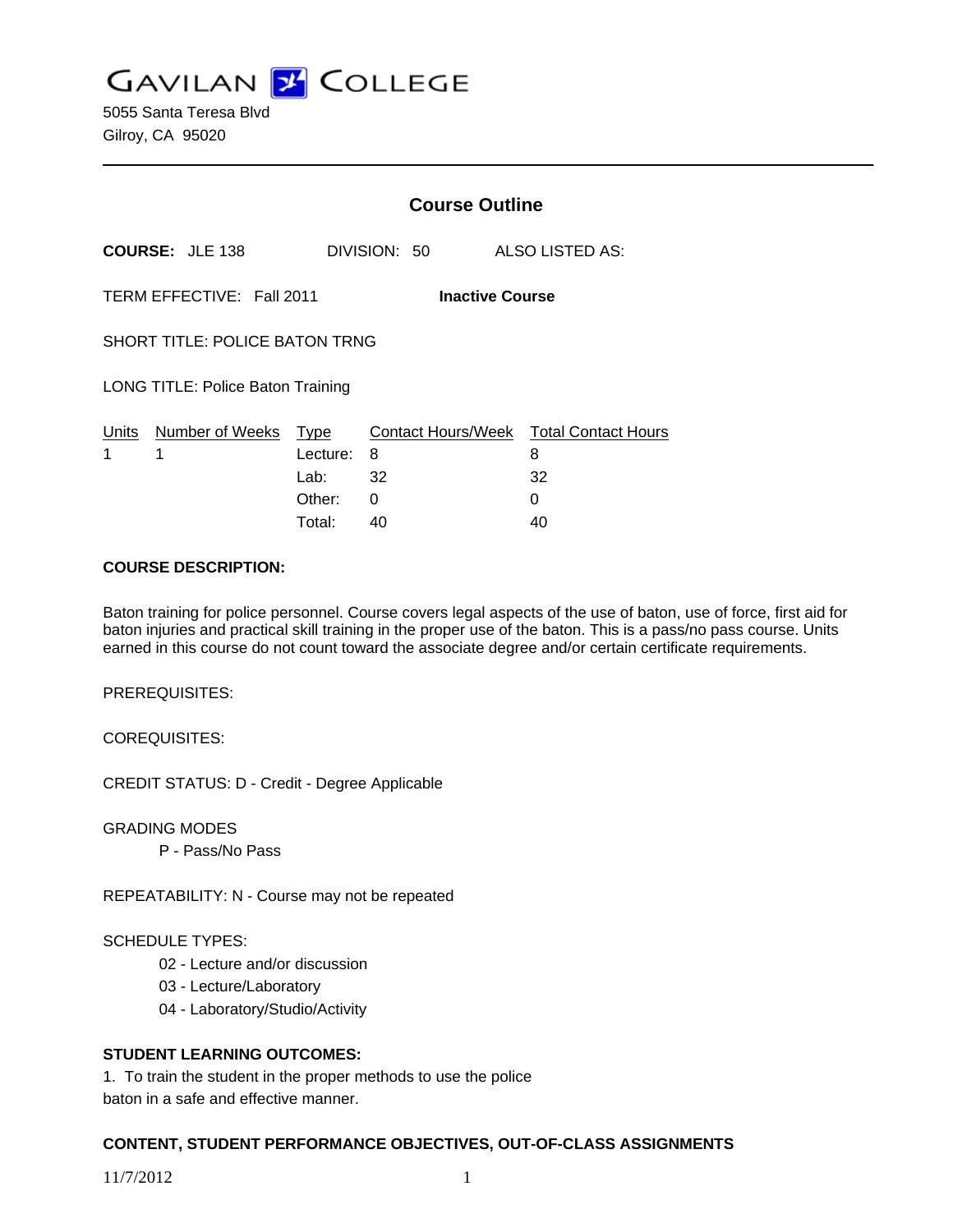Inactive Course: 09/26/2011 1 INTRODUCTION (30 min) Instructor, objectives, general considerrations. When the use of the PR-24 may be justified, medical implications of the use of the PR-24, PR-24 is not used as a controlling devise, description and nomenclature, striking zones WARM-UP (10 min) BASICS (10 min) Handgrips, Stance and Position BREAK (10 min) 2 BASICS (20 min) Drawing the PR-25, Movements, Basic considerations for striking APPLICATION OF TECHNIQUES (30 min) Striking Zones 1 & 2 BREAK (10 min) 3 APPLICATION OF TECHNIQUES Movement - Draw the PR-24 Movement - Draw the PR-24--Striking to Zone 1 & 2 (20 min) Movement - Draw the PR-24--striking to Zone 1 & 2--to ready position--return PR-24 to ring--Prepare to control and handcuff (30 min) BREAK (10 min) 4 APPLICATION OF TECHNIQUES Distraction and Strike (10 min) Draw the PR-24--Distract and Strike--Return to Striking Position--Return PR-24 to Ring-- Prepare to Control and Handcuff (20 min) REVIEW ALL TECHNIQUES (30 min) BREAK FOR LUNCH (60 min) 5 WARM-UP (10 min) REVIEW (30 min) Draw PR-24--Ready Position Draw PR-24--Striking Position Movements 1-2-3 Striking Zones 1 & 2 Distraction and Strike Move-Draw-Striking Position-Strike-Return to Ready Position-PR-24 to Ring-Ready to Control & Handcuff APPLICATION OF TECHNIQUE (20 min) Two-Hand Thrust BREAK (10 min) 6 APPLICATION OF TECHNIQUES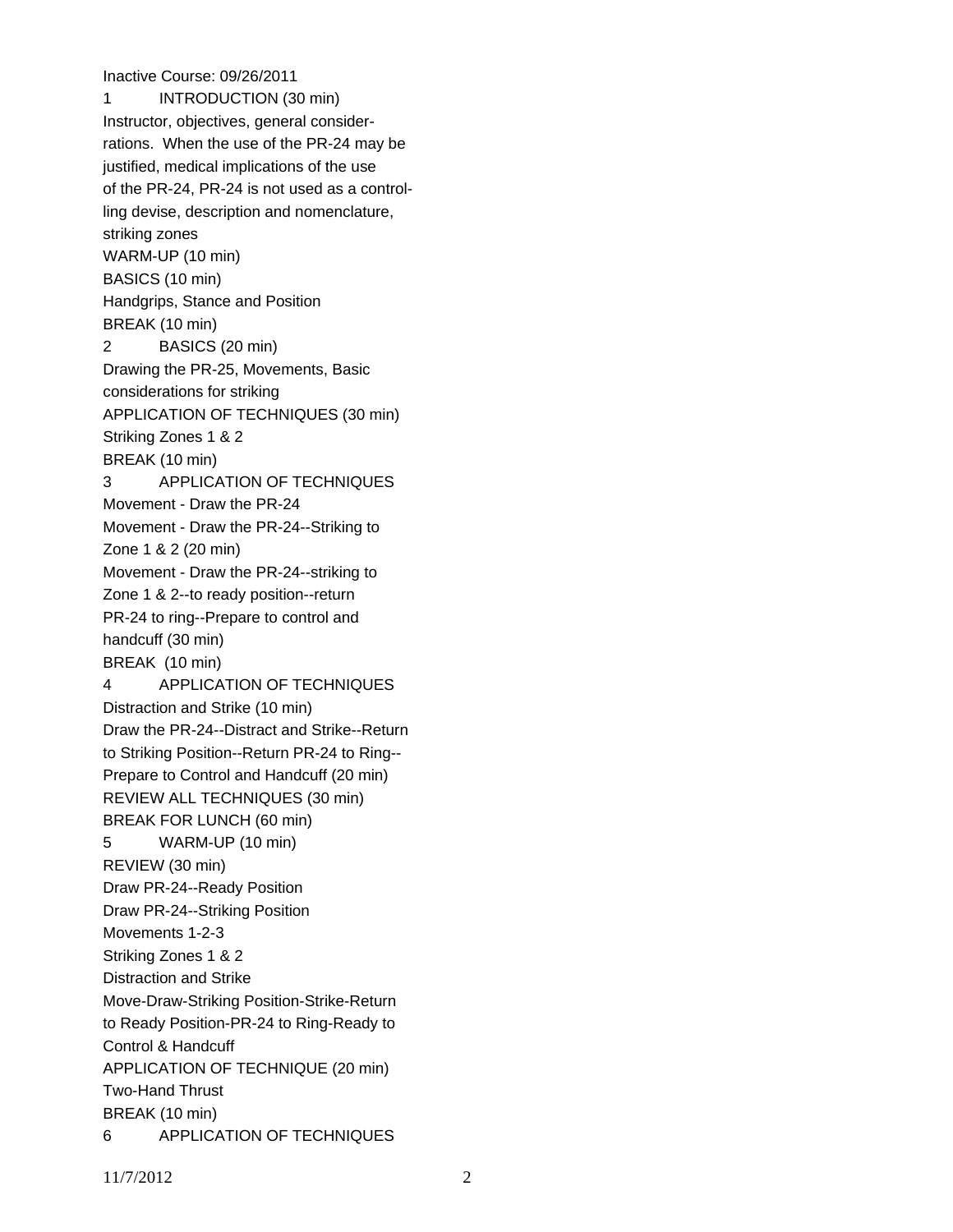Block a Strike to the face--Move to Position 4 & 5 and deliver a Two-Hand Thurst (10 min) Draw Baton Moving to Position 2 - Block a Strike to the Head--Two-Hand Thurst-- Return to Striking Position--Return Baton to the Ring--Prepare to Control & Handcuff (20 min) Two-Hand Thrust Through the Forehand (10 min) Thrusting technique sliding the long shaft through the weak hand REVIEW (10 min) Two-Hand Thrusting Techniques BREAK (10 min) 7 APPLICATION OF TECHNIQUES Fall and Recovery (10 min) Back Roll--Recovery--Thrust from the Ring- to Two-Hand Striking Position (20 min) REVIEW ALL TECHNIQUES (30 min) 8 BREAK (10 min) APPLICATION OF TECHNIQUES ON BODY BAG (50 min) Practice Striking Hand Techniques on Body Bag Practice Thrusting Techniques on Body Bag Practice Distraction and Strike on Body Bag Practice Strike from the ring on Body Bag NOTE: Minumum course of instruction is 8 hours. The 40 hour course would involve the following techniques and procedures: ^UTECHNIQUES AND PROCEDURES^S I. ^UBATON PS-57^S 1. Draws/Nomenclature 2. Grips (one hand/two hand) 3. Ready Position - one hand 4. Ready Position - two hand 5. On Guard - one hand 6. On Guard - two hand 7. On Guard - reverse stance 8. One Hand Horizontal Strike - self-defense stance 9. One Hand Horizontal Strike - reverse stance 10. One Hand Vertical Strike 11. Backhand Strike - reverse stance 12. One Hand Up Stroke/Parry 13. Two Hand - Butt Stroke 14. Two Hand - Verticle Stroke 15. Short Grip Verticle Stroke 16. Two Hand Thrust 17. Two Hand Reverse Thrust

11/7/2012 3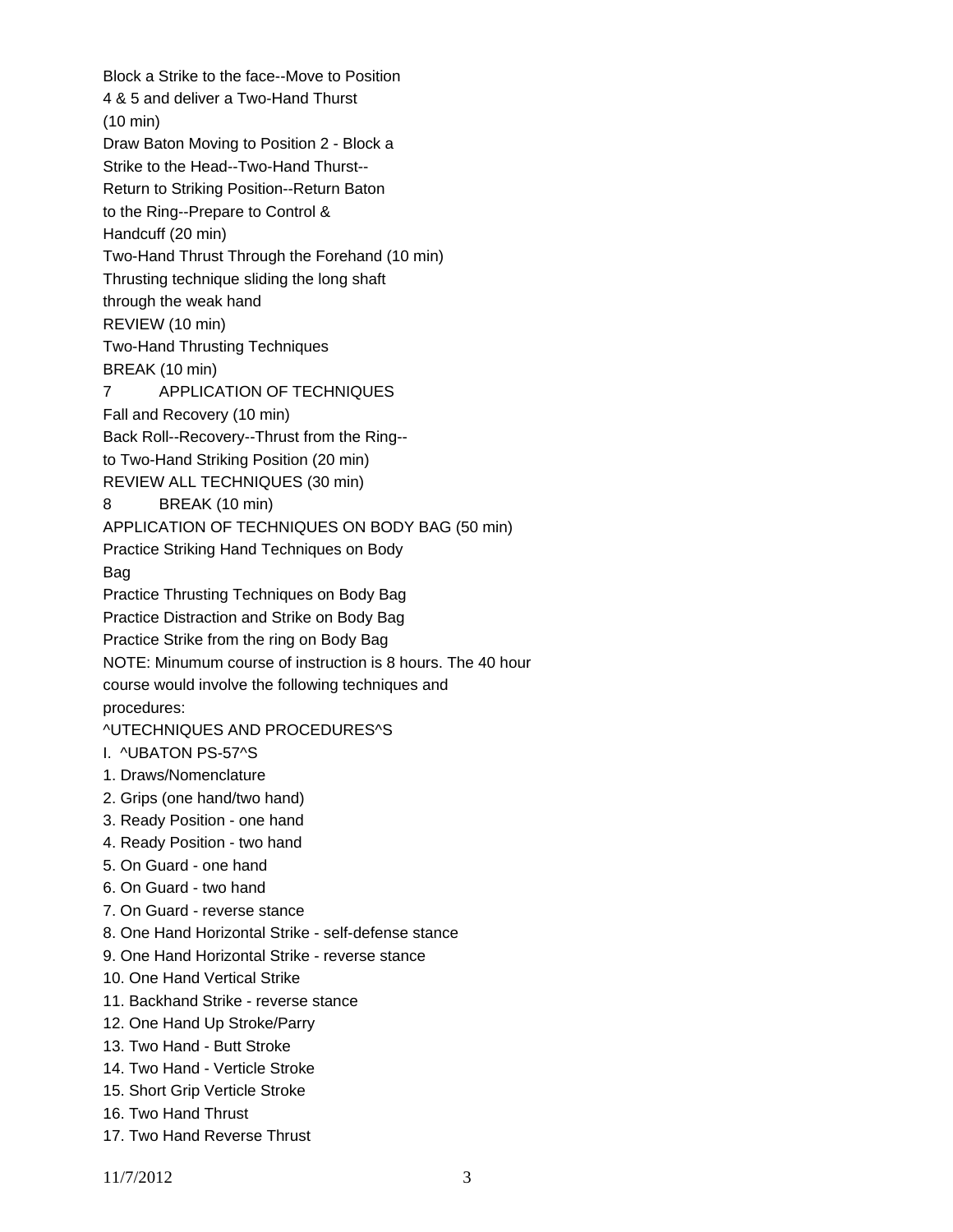18. Reverse Stance Double Strike

19. Target Areas (verbal)

II. ^uPOSITION IN RELATION TO SUSPECT PS-6^S

1. Field Interview - alone

2. Field Interview - team work

COURSE OBJECTIVES:

1. The student will possess the ability to effectively subdue

a subject with the use of basic baton tactics.

2. The student will also be able to articulate his moral

obligation and justification for use of the baton.

3. The student will select the proper baton for his personal use.

4. The student will recognize the difference between excessive baton force and needed baton force and demonstrate same.

5. The student will demonstrate this ability to maintain effective body balance under combat conditions while mindful of his gun and baton exposure.

6. The student will demonstrate the recognized method of subduing a combative subject who is resisting but unarmed.

7. The student will demonstrate the ability to use the baton from the ringed position.

8. The student will demonstrate the ability to use the baton when it is unringed as a defensive tool to block blows directed at the student.

9. Given a variety of hypothetical situations, both practical and written, the student will decide whether or not utilization of the baton would be appropriate and/or justified.

10. The student will identify and list the vital body points and bone edges recognized as baton "target areas."

11. The student will demonstrate the ability to remove a resisting suspect from a location through the utilization of recognized baton techniques.

12. The student will demonstrate the recognized baton techniques to be used in subduing an aggressive suspect.

13. The student will demonstrate the approved first aid techniques for injuries caused by the use of the baton.

## METHODS OF INSTRUCTION:

Lecture, demonstration and practical application.

# **REPRESENTATIVE TEXTBOOKS:**

# **ARTICULATION and CERTIFICATE INFORMATION**

 Associate Degree: CSU GE: IGETC: CSU TRANSFER: